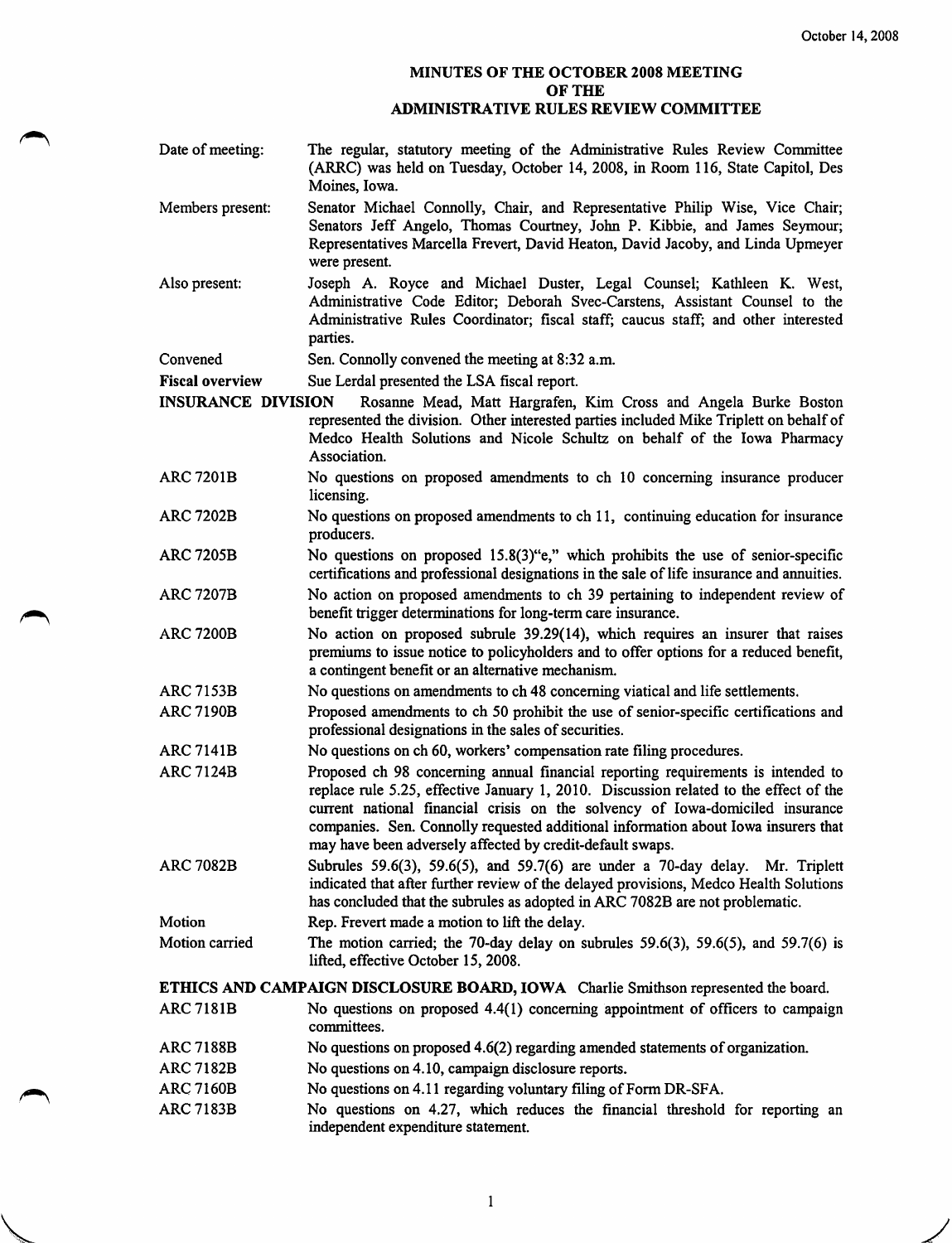Ethics and Campaign Disclosure Board (continued)

- ARC7185B No questions on proposed 4.32, which pertains to electronic filing of verified statements of registration.
- ARC7189B No questions on proposed 4.34, which establishes a procedure for filing of reports by 527 Committees.

rN

- ARC7186B No questions on proposed electronic filing of Form DR-OTC.
- ARC7187B No questions on proposed electronic filing of Form PFD.
- ARC 7161B No questions on 8.6 regarding executive branch lobbying expenditures.

IOWA FINANCE AUTHORITY ARC 7135B was excused from review at this meeting.

HUMAN SERVICES DEPARTMENT Nancy Freudenberg, Jennifer Vermeer, Sally Nadolsky, and Ann Wiebers represented the department.

- ARC7118B No action on exemption of income received from temporary employment with the U.S. Bureau of the Census in determining eligibility for FIP.
- ARC7119B No questions on amendments to ch 65 concerning the food assistance program.
- ARC 7208B No questions on proposed 75.1(43) regarding Medicaid for children with disabilities.
- ARC 7206B No action on amendments to chs 77 and 78 to bring case management provisions into conformance with federal regulations.
- ARC7137B A proposed amendment to ch 78 would provide Medicaid coverage for dental services to treat periodontal and endodontic disease. Ms. Vermeer indicated that the federal government does not allow the department to exclude coverage for these infectious diseases. Rep. Wise expressed concern that coverage of these services was not included in the department's budget and requested that the department present an informal regulatory analysis at the November meeting. Discussion related to access to dental care and the long-term benefits of preventive care.
- No questions on 78.9(9) regarding home health agency care for maternity patients and children. ARC 7121B
- The amendment to 78.13(5) increases the Medicaid reimbursement rate for nonemergency medical transportation by car from 30 cents per mile to 34 cents per mile. Rep. Wise expressed concem about the fiscal impact of the increase and asked that an informal fiscal analysis be presented at the November meeting. ARC7122B
- The amendment to 93.110(6)"b" increases the mileage reimbursement rate for the PROMISE JOBS program. Rep. Wise requested an informal fiscal analysis to be presented at the November meeting. ARC 7125B
- No questions on proposed amendments to ch 150. ARC7173B
- No questions on purchase of service rate limits for supervised apartment living and shelter care. ARC7127B
- No questions on rate increase for foster family care. **ARC 7130B**
- No questions on amendments to ch 170 concerning KinderTrack and child care assistance policy. ARC 713 IB
- No action on rate increase for group foster care services. ARC7132B

Rep. Frevert commented that concerns have been raised that the department's RFP for wrap-around services will exclude some providers in the 14-county area of north central Iowa. Ms. Freudenberg noted that the RFP has been clarified and reissued and added that there is an appeal process in place.

Rep. Heaton requested that a special review of the Medicaid preferred drug list be scheduled for the November meeting.

Rep. Upmeyer requested that a special review of the lowaCare program be scheduled for the December meeting.

REVENUE DEPARTMENT David Casey and Jim McNulty represented the department.

- No questions on proposed 6.8, tax return extension in disaster areas. ARC7197B
- No action on proposed amendments to update mles on taxation of motor fuel. ARC7204B
- No action on proposed amendments to individual and corporation tax and charitable conservation contribution tax credits. ARC7198B
- No questions on proposed amendments to chs 40 to 42, 52 and 53 conceming individual and corporation tax. ARC7199B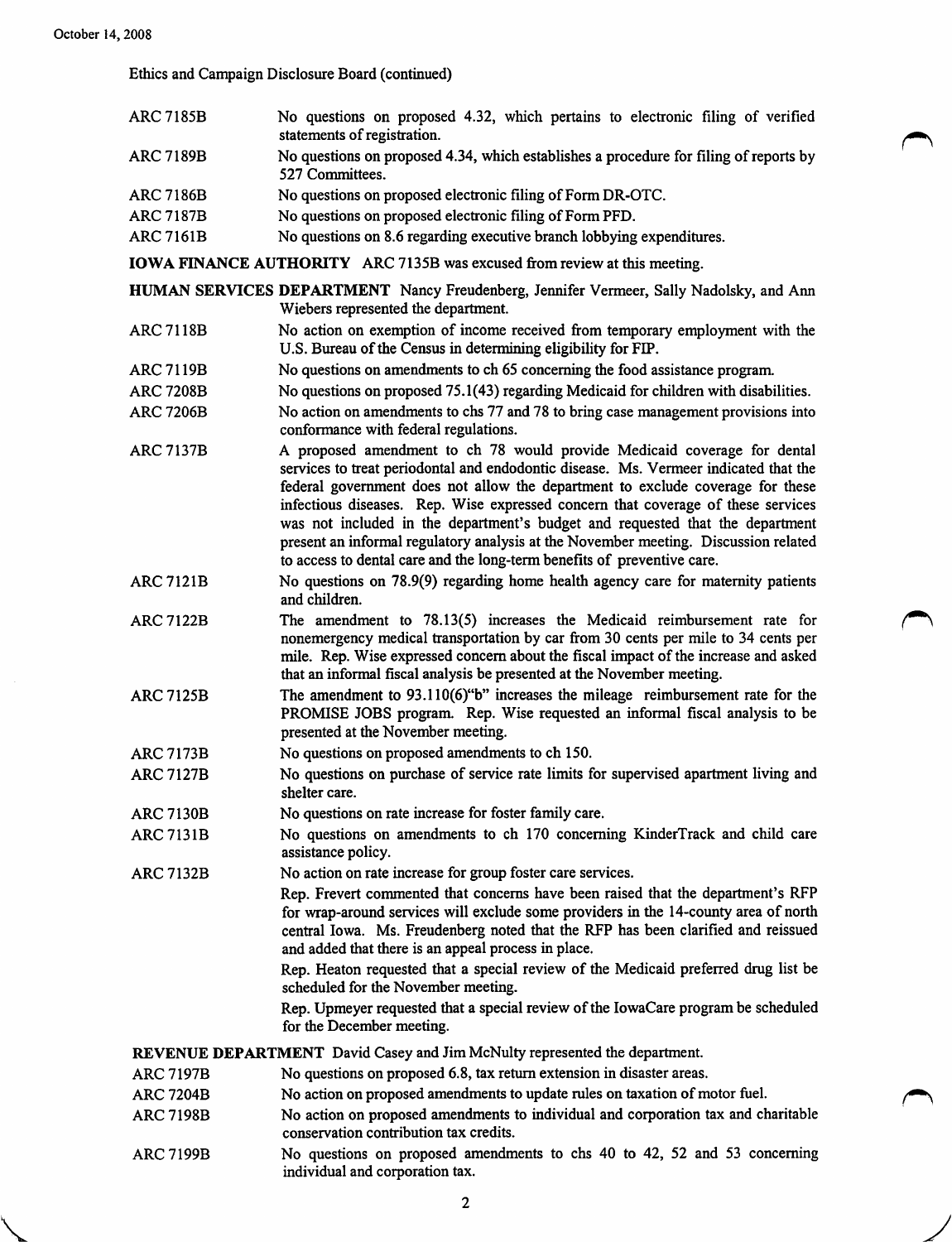## Revenue Department (continued)

ARC 7196B No questions on proposed amendments to individual, corporation and franchise tax in regard to tax credits and checkoffs.

NATURAL RESOURCE COMMISSION Paul Tauke, Marion Conover and Ross Harrison represented the commission. Other interested parties included Kevin Kelly of Kelly Tree Farm.

- ARC 7145B Proposed 71.2 and 71.3 provide for nursery stock sales to the public. Mr. Tauke reported that in Iowa there are 138,000 private woodland owners and 1100 tree farmers; in addition, there are two private sector nurseries that produce reforestation stock: Cascade Forestry, which supports the rules, and Kelly Tree Farm, which opposes the rules. Mr. Kelly feared that these amendments would result in the public's buying from the state rather than from private enterprise. Mr. Tauke explained that because trees must be purchased from the state nursery in lots of 500, the nursery is not in competition with private enterprise. Mr. Tauke added that the Missouri state nursery also sells low-cost trees to lowans and that the Illinois state nursery charges nothing for trees. Discussion related to the main functions of the state nursery: reforestation and wildlife habitat.
- ARC 7146B No questions on proposed daily limit for bluegill and crappie.
- ARC7149B No action on amendments to ch 91, waterfowl and coot hunting seasons. Rep. Frevert asked Mr. Harrison to check on whether landowner permits for hunting Canada geese are available in Palo Alto County.
- ARC 7148B Mr. Harrison reported that the commission intends to revise proposed 94.6(3) concerning special licenses for nonresident deer hunting.
- ARC7150B Mr. Harrison reported that the commission intends to revise proposed 98.11(3) concerning special licenses for wild turkey spring hunting.
- ARC 7151B Mr. Harrison reported that the commission intends to revise proposed 99.2(4) concerning special licenses for wild turkey fall hunting.
- ARC 7147B Proposed 106.1 l(4)"e" would impose a \$2 fee for deer depredation permits in order to cover the cost of issuance under the electronic licensing system. It is expected that approximately four to five thousand permits will be issued this year. Mr. Kelly opposed the fee and commented that it's unreasonable for him to pay for a permit to shoot deer that are damaging his crops.
- ARC 7144B Proposed ch 12 pertains to special nonresident deer and turkey licenses. Discussion related to the three-person committee that awards the licenses to promote Iowa.

PUBLIC SAFETY DEPARTMENT Mike Coveyou, Ross Loder, Stuart Crine and Jim Kenkel represented the department.

- ARC 7180B No action on proposed ch 61, reduced ignition propensity cigarettes.
- ARC 7178B No questions on proposed adoption of the 2008 National Electrical Code in 201.3.
- ARC 7179B No questions on proposed adoption of the 2008 National Electrical Code in 301.5
- ARC 7177B No questions on proposed adoption of the 2008 National Electrical Code in 504.1.
- ARC 7176B Proposed chs 550 to 553 implement the electrical inspection program for state facilities and for areas of the state without an inspection program. Committee members expressed concern that the rules impose the maximum fees allowed by law and that affected parties may not even know about the rules. Mr. Crine confirmed that "do-it-yourself" work requires inspection.
- ENVIRONMENTAL PROTECTION COMMISSION Randy Clark, Christine Paulson, Diane Moles, Courtney Cswercko, David Womson and Elaine Douskey represented the commission. Other interested parties included Jessica Harder of the Iowa League of Cities, Ted Payseur of the Iowa Water Pollution Control Association, John Veach of the Iowa Rural Water Association, and Jim Carroll of USDA-Rural Development.
- ARC 7140B No questions on 1.6, EPC voting requirements.
- ARC 7143B No questions on amendments to chs 20 to 23,25, and 33 concerning air quality.
- ARC 7142B No questions on rescission of the \$25 application fee for water use and allocation permits.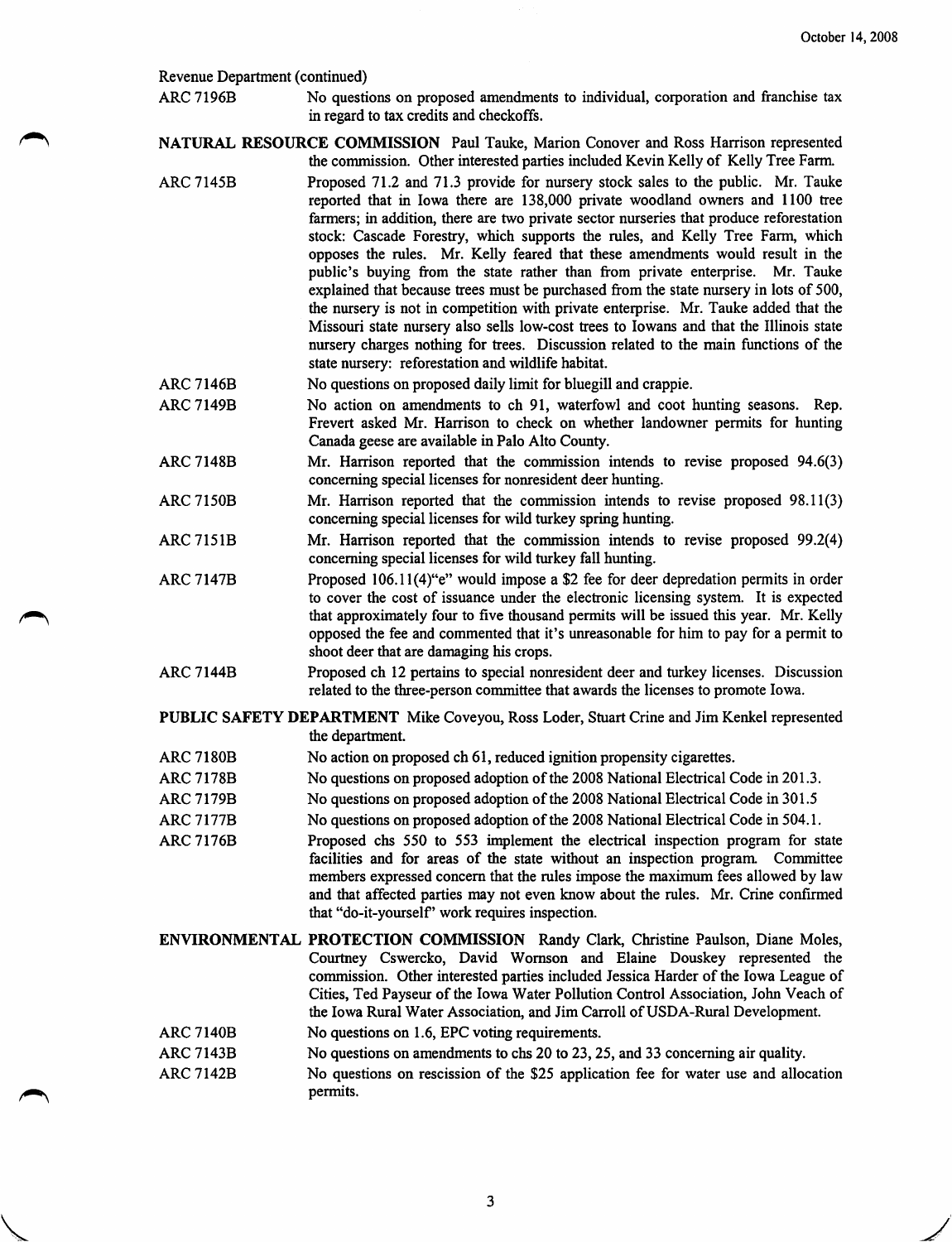**Value 14** 

Environmental Protection Commission (continued)

| ARC 7152B | Proposed amendments to chs 60 and 62 to 64 pertain to wastewater disposal systems.    |
|-----------|---------------------------------------------------------------------------------------|
|           | Ms. Cswercko distributed material to illustrate the increased cost per person in the  |
|           | committee members' home communities. Ms. Harder commented that the highest            |
|           | impact will be on communities with a population of 500 or less and expressed          |
|           | concern that EPC is imposing costs on cities to collect data that will be used to     |
|           | establish future standards. Mr. Payseur indicated that the proposed amendments will   |
|           | be burdensome on small cities and asked that EPC consider affordability. Mr. Veach    |
|           | distributed written comments that summarized concerns from small communities.         |
|           | Mr. Carroll expressed the belief that these amendments will have a significant impact |
|           | on communities that have a population under 1000.                                     |
|           | Rep. Wise asked that an informal regulatory analysis on these rules be presented at   |

- the December meeting and that the rules not be adopted before that time. ARC 6892B The amendments published in ARC 6892B are under a 70-day delay which expires October 16, 2008. Mr. Womson reported meeting with stakeholders on a solution that will be presented to the commission for approval. Mr. Womson distributed a copy of the amendments with the controversial portions highlighted.
- Motion to delay Rep. Wise moved a session delay on only the controversial portions of the rule making: 567—135.2(455B), definition of "Sensitive area," 135.9(4)"f," 135.10(4)"a," last sentence, 135.10(4)"b," last sentence of first paragraph, 135.10(4)"f," 135.10(11)"h."
- Motion carried The motion carried; the above-listed portions of ARC 6892B were delayed until adjournment of the 2009 Session of the General Assembly.
- PUBLIC HEALTH DEPARTMENT Barb Nervig and Bonnie Mapes represented the department. Other interested parties included George Eichhom on behalf of Choose Freedom Iowa; Randy Stanford, Todd Shanno and Maralee David on behalf of lowans for Equal Rights; Christopher Squire on behalf of the Tobacco Control Commission; Kathy Calloway on behalf of the American Cancer Society; Rep. McKinley Bailey; Eileen Fisher on behalf of Clean Air For Everyone; Gary Gibson, owner of a small sports bar in Grinnell, Iowa; Connie Greene of Freedom Fighters; Larry Duncan of Otis Campbell's; Tom Baldwin, owner of Drink and Wellman's Pub; Greg David of David's Briar Shop; Dennis Whitson of Ottumwa, Iowa; Dan Ramsey of the American Lung Association of Iowa; Peggy Hubbard of the American Cancer Society; and Rick Golden of Outer Limits.
- ARC 7171B No questions on proposed ch 14, water treatment systems.
- ARC 7155B No action on proposed ch 27 concerning administrative and regulatory authority of the plumbing and mechanical systems examining board.
- ARC 7169B No questions on proposed amendments to ch 131 pertaining to EMS providers.
- ARC 7170B No questions on proposed amendments to ch 132 concerning EMS air medical services, driver training and employee termination.
- ARC 7023B Ch 50, oral health, is under a 70-day delay. Ms. Nervig reported that most of the concerns have been resolved, but the definition of "Dental home" is still at issue and the department intends to continue working with concerned parties.

Session delay Rep. Wise moved a session delay on the definition of "Dental home."

Motion carried The motion carried; the definition of "Dental home" was delayed until adjournment of the 2009 Session of the General Assembly.

ARC 6990B The regulatory analysis of rules to implement the smokefree air Act was published for ARC 6990B. Comments on the regulatory analysis included the following:

> Mr. Eichhom stated that the regulatory analysis is incomplete because the cost to employers involves more than the cost of the signage; employers are also required to provide notice to all current and prospective employees and to maintain records to document that notice was provided. Mr. Stanford commented that the regulatory analysis was not widely available unless someone knew how to find it on the Internet and that although the regulatory analysis showed little fiscal impact, the hospitality industry has reported losses of 30 to 40 percent in Iowa since July 1, 2008, and reports from Miimesota and Ohio show a significant loss of small businesses since smoking bans went into effect there. Mr. Squire asserted that objective, peerreviewed studies show a zero fiscal impact. Ms. Calloway commented that the regulatory analysis is consistent with other studies.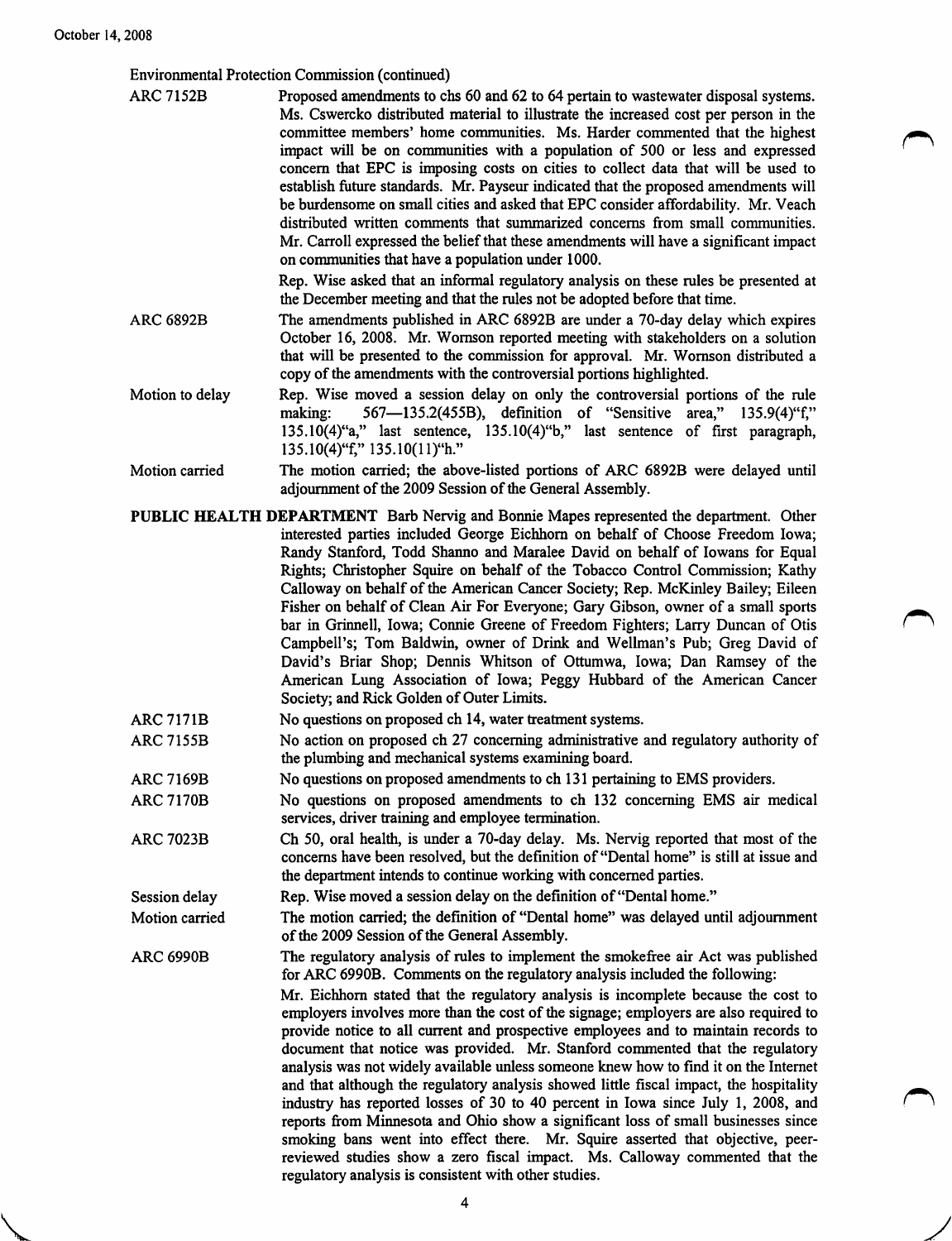## Public Health Department (continued)

Rep. Bailey reported small business closures directly related to the smoking ban in his district and noted that the LSA fiscal analysis stated that there will be negative impacts in rural Iowa. Ms. Fisher stated that closures of restaurants and bars occur frequently and cannot be attributed to the smokefree air Act. Mr. Gibson asserted that the full fiscal impact will not be felt until patio areas are closed for the winter. Mr. Shanno stated that the department has not responded to concerns expressed by lowans for Equal Rights; furthermore, the regulatory analysis did not conform to Iowa Code section 17A.4A as the department did not describe alternative methods of achieving the purposes of the rule, such as maintaining separately ventilated indoor smoking areas.

ARC 6989B Ms. Nervig distributed materials that included a summary of comments received and proposed changes that will be presented to the board regarding entrances, grounds of a public building, size of vehicle signs, anonymous complaints, notices of violation, and actions taken following a third violation. No change will be proposed in regard to bars and restaurants. Rep. Heaton asked that LSA check with the insurance division regarding information that bars and restaurants must provide for insurance regarding percentage of sales of food and alcohol. Members agreed that most of the public comments received have been in regard to the statute, not the rules. Sen. Connolly emphasized the importance of abiding by the law. Ms. Greene pointed out that much of the public is confused about the law and the rules.

> A bar owner from Emmetsburg expressed the belief that the law is unconstitutional and stated that his business has suffered a 30 percent loss as a result of this law. Mr. Eichhom indicated that the statute requires judicial branch action, but executive branch agencies are revoking licenses based on complaints rather than judicial findings. Mr. Duncan commented that public notice was inadequate, the law is unconstitutional, and he has been denied due process. A representative of lowans for Equal Rights voiced concerns about due process. Mr. Baldwin asserted that the department has exceeded the scope of the legislation in imposing a food preparation standard for determining whether an establishment is a bar or a restaurant. Ms. David complained about the lack of responsiveness from the department and urged the committee to formally object to the rules. Rep. Bailey pointed out inconsistencies in the way the department defined the word "incidental" in the rules. Black's Law Dictionary defines "incidental" as subordinate to something of greater importance or having a minor role, but the department defined "incidental" in terms of the manner in which the food is prepared. In the same rules, in regard to a retail tobacco store, the department uses the word "incidental" to indicate the proportion of sales of tobacco products as opposed to nontobacco products. Rep. Bailey expressed disappointment that the department disregarded over 1000 comments firom the public because the department determined that the comments were about the statute rather than the rules. Finally, Rep. Bailey noted that all service organizations and private clubs such as VFW, American Legion Posts, Moose Lodge, Elks, etc. are now regulated as restaurants. Mr. Whitson indicated that he has chosen civil disobedience in protest to the smokefiree air Act. Mr. Ramsey expressed appreciation for the department's educational approach. Mr. David commented on the adverse effect Iowa laws have had on his business. Ms. Hubbard expressed support for the law and the rules. Mr. Golden reported that even though he has not been convicted of a violation, he is losing his liquor license based on complaints. Mr. Golden further commented that it is unfair for the state to exempt casinos from the law that is destroying his business.

> Sen. Seymour stated that he agrees with comments made by Mr. Eichhom and wants the record to show that he objects to these rules. Rep. Upmeyer agreed with the issue raised by Rep. Bailey in regard to the term "incidental" and expressed concern that the department was advised against responding to commenters and concem that persons may be denied due process. Rep. Frevert voiced concem about the lack of information about public meetings and about the department's nonresponsiveness. Sen. Connolly thanked everyone for their participation.

> > 5